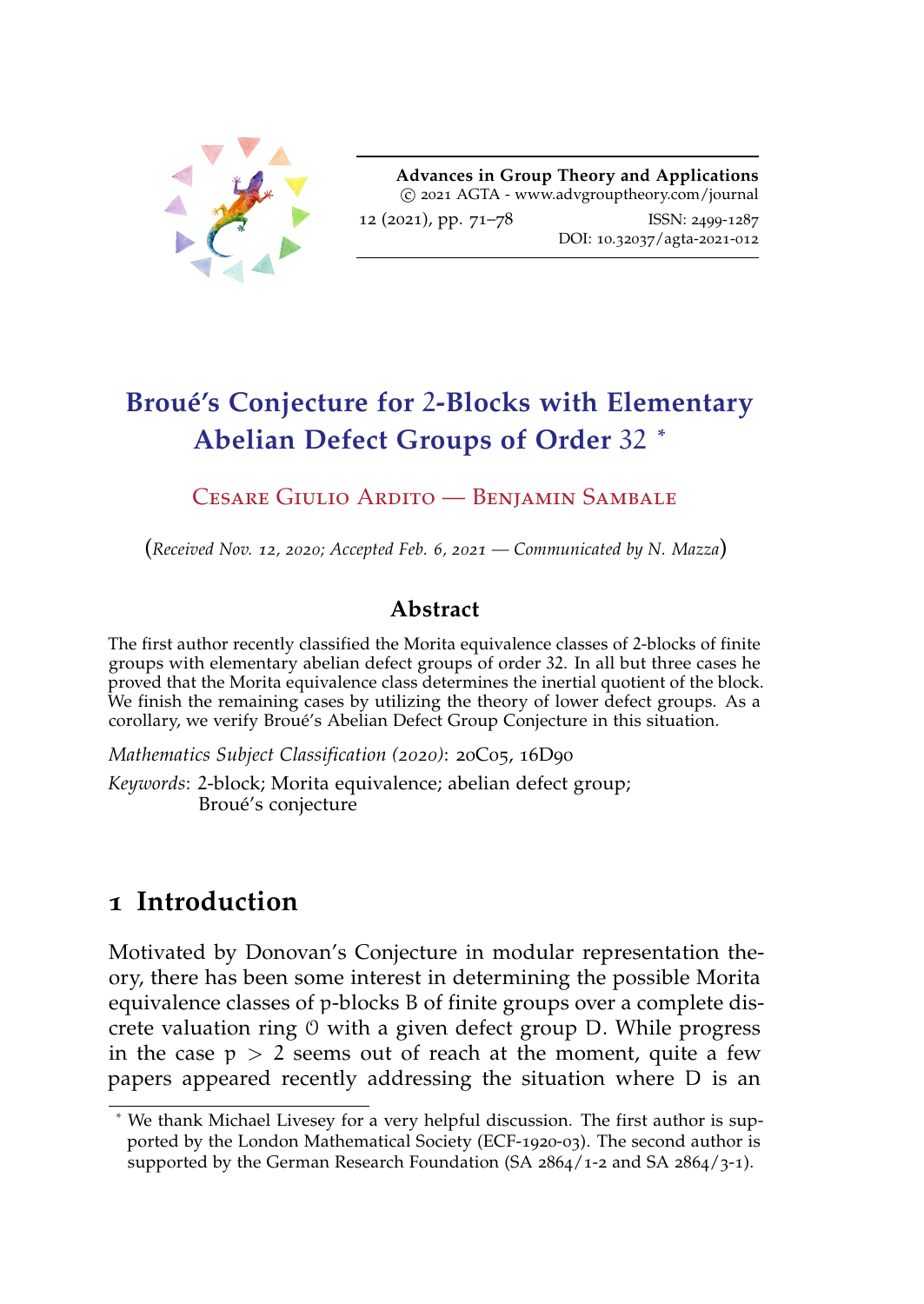abelian 2-group. For instance, in  $[5, 6, 7, 8, 19]$  $[5, 6, 7, 8, 19]$  $[5, 6, 7, 8, 19]$  $[5, 6, 7, 8, 19]$  $[5, 6, 7, 8, 19]$  $[5, 6, 7, 8, 19]$  $[5, 6, 7, 8, 19]$  $[5, 6, 7, 8, 19]$  $[5, 6, 7, 8, 19]$  $[5, 6, 7, 8, 19]$  $[5, 6, 7, 8, 19]$  a full classification was obtained whenever D is an abelian 2-group of rank at most 3 or  $D \simeq C_2^4$ . Building on that, the first author determined in [[1](#page-5-0)] the Morita equivalence classes of blocks with defect group  $D \simeq C_2^5$ . Partial results on larger defect groups are given in [[2](#page-5-1), [3](#page-5-2), [14](#page-6-5)].

A fundamental open problem in modular representation theory, Broué's Abelian Defect Group Conjecture, states that a block with an abelian defect group is derived equivalent to its Brauer correspondent in the normaliser of a defect group. There are several versions of this conjecture, which consider different equivalences between the blocks, such as splendid derived equivalences, isotypies or perfect isometries. Here we focus on derived equivalences, so in particular we do not prove splendidness.

Since every Morita equivalence is also a derived equivalence, it is reasonable to expect that Broué's Abelian Defect Group Conjecture for B follows once all Morita equivalence classes have been identified. It is however not known in general whether a Morita equivalence preserves inertial quotients. In fact, there are three cases in Theorem 1.1. of [[1](#page-5-0)] where the identification of the inertial quotient was left open. We settle these cases by making use of lower defect groups.

### **2 Proofs**

Our notation follows [[16](#page-6-6)]. We consider a p-modular system  $(K, 0, k)$ where k is algebraically closed. Unless otherwise specified, all blocks of finite groups are considered over O. For each block B we consider the defect group D and the inertial quotient  $E := N_G(D, e)/DC_G(D)$ , where e is a block of  $C_G(D)$  such that  $e^G = B$ , i.e. whose Brauer correspondent is B. We also use the theory of lower defect groups, for which we refer to [[16](#page-6-6), Section 1.8]. The elementary divisors of the Cartan matrix of B are related to the orders of the defect groups of certain p-regular G-conjugacy classes in D, which we call lower defect groups. In particular, the elementary divisors of the Cartan matrix can be computed by determining the lower defect group multiplicities  $m_B^{(\alpha)}(Q)$  for  $Q \leq D$ , which can further be computed using the numbers  $\mathfrak{m}_{\mathrm{B}}^{(\mathfrak{a})}(\mathrm{Q},\mathfrak{b}_\mathrm{Q})\coloneqq\mathfrak{m}_{\mathrm{B}_\mathrm{Q}}^{(\mathfrak{a})}(\mathrm{Q})$ , where  $\mathrm{B}_\mathrm{Q}\coloneqq\mathfrak{b}_\mathrm{Q}^{\mathrm{N}_\mathrm{G}(\mathrm{Q},\mathfrak{b}_\mathrm{Q})}$ , and [[16](#page-6-6), Proposition 1.41].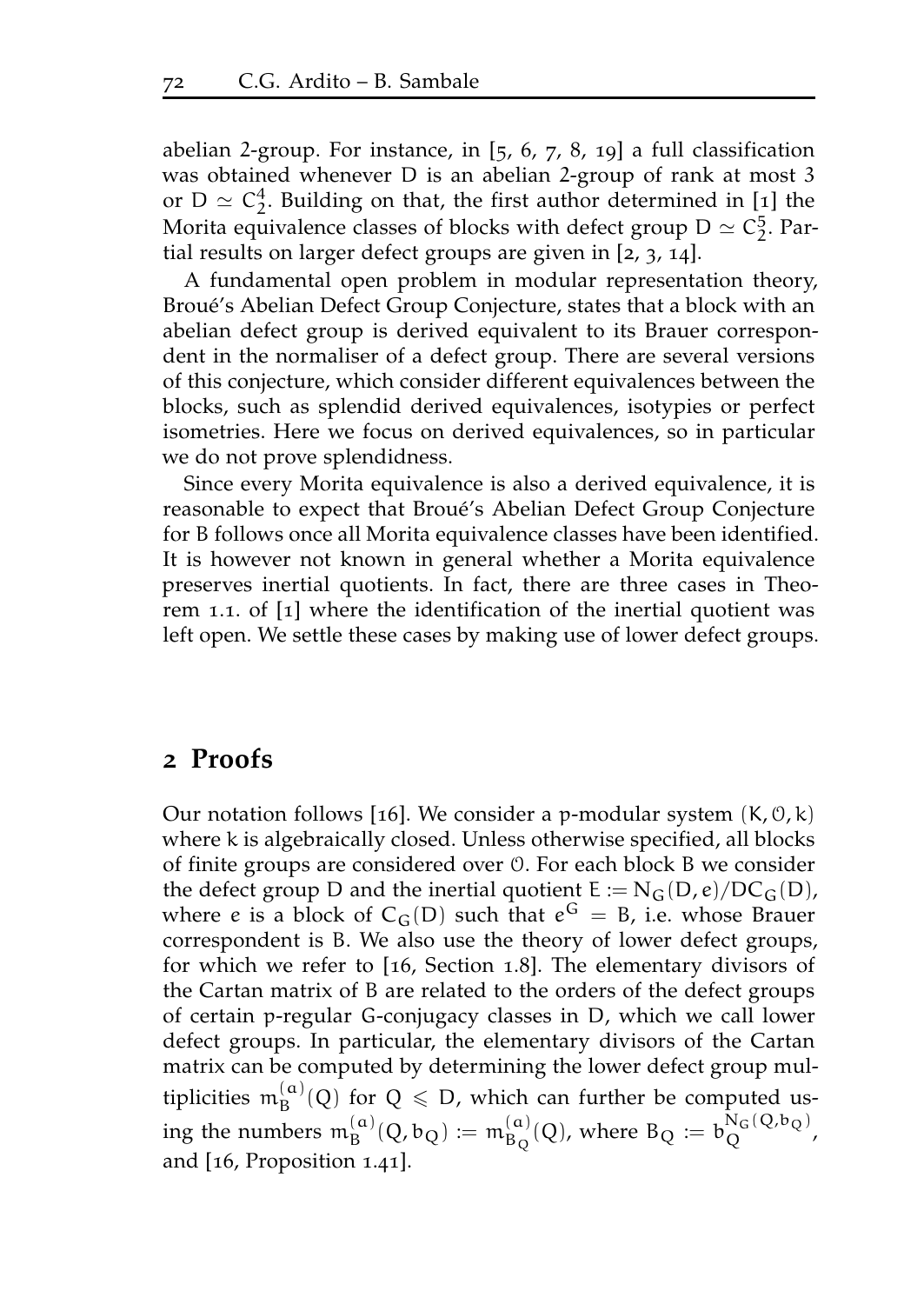**Theorem 1** Let B be a 2-block of a finite group G with defect group  $D \simeq C_2^5$ . *Then the Morita equivalence class of* B *determines the inertial quotient of* B*.*

PROOF  $-$  By [[1](#page-5-0), Theorem 1.1 and Corollary 5.3] we may assume that B is Morita equivalent to the principal block of one of the following groups, since in every other situation the Morita equivalence class of B is known to determine the inertial quotient:

- (i)  $(C_2^4 \rtimes C_5) \times C_2$ .
- (ii)  $(C_2^4 \rtimes C_{15}) \times C_2$ .
- (iii)  $SL(2, 16) \times C_2$ .

In each case, we may compute the Cartan matrix directly in the group listed above with GAP [[10](#page-6-7)], or equivalently refer to the data in the Block Library database [[9](#page-6-8)].

Assume the first case occurs. The elementary divisors of the Cartan matrix C of B (a Morita invariant) are 2, 2, 2, 2, 32. According to Corollary 5.3 of [[1](#page-5-0)], we may assume by way of contradiction that B has inertial quotient  $E \simeq C_7 \rtimes C_3$  such that  $C_D(E) = 1$ . There is an E-invariant decomposition  $D = D_1 \times D_2$  where  $|D_1| = 4$ . Let  $(Q, b)$  be a B-subpair such that  $|Q| = 2$  (i.e. b is a Brauer correspondent of B in  $C_G(Q)$ ). Then b dominates a unique block b of  $C_G(Q)/Q$  with defect 4. The possible Cartan matrices of such blocks have been com-puted in [[17](#page-6-9), Proposition 16] up to basic sets. If  $Q \le D_1$ , then b has inertial quotient  $C_E(Q) \simeq C_7$  (see [[16](#page-6-6), Lemma 1.34]) and the Cartan matrix  $C_b$  of b has elementary divisors  $4, 4, 4, 4, 4, 4, 32$ . By [[16](#page-6-6), Eq. (1.2) on p. 16], the 1-multiplicity  $m_b^{(1)}(Q)$  of Q as a lower defect group of b is 0. But now also  $m_B^{(1)}(Q, b) = 0$  by [[16](#page-6-6), Lemma 1.42]. Similarly, if  $Q \nsubseteq D_1 \cup D_2$ , then b is nilpotent and again  $m_B^{(1)}(Q, b) = 0$ . Finally let  $Q \le D_2$ . Then b has inertial index 3 and  $C_b$  has elementary divisors 2, 2, 32. In particular,  $m_B^{(1)}(Q, b) = m_b^{(1)}(Q) \le 2$ . Since all subgroups of order 2 in  $D_2$  are conjugate under E, the multiplicity of 2 as an elementary divisor of C is at most 2 by [[16](#page-6-6), Proposition 1.41]. Contradiction.

Now assume that case ([2](#page-0-2)) or ([2](#page-0-2)) occurs. In both cases the multiplicity of 2 as an elementary divisor of C is 14. By [[1](#page-5-0), Corollary 5.3], we may assume that  $E \simeq (C_7 \rtimes C_3) \times C_3$ . Again we have an E-invariant decomposition  $D = D_1 \times D_2$  where  $|D_1| = 4$ . As above let  $Q \le D$ with  $|Q| = 2$ . If  $Q \le D_1$ , then b has inertial quotient  $C_7 \rtimes C_3$  and the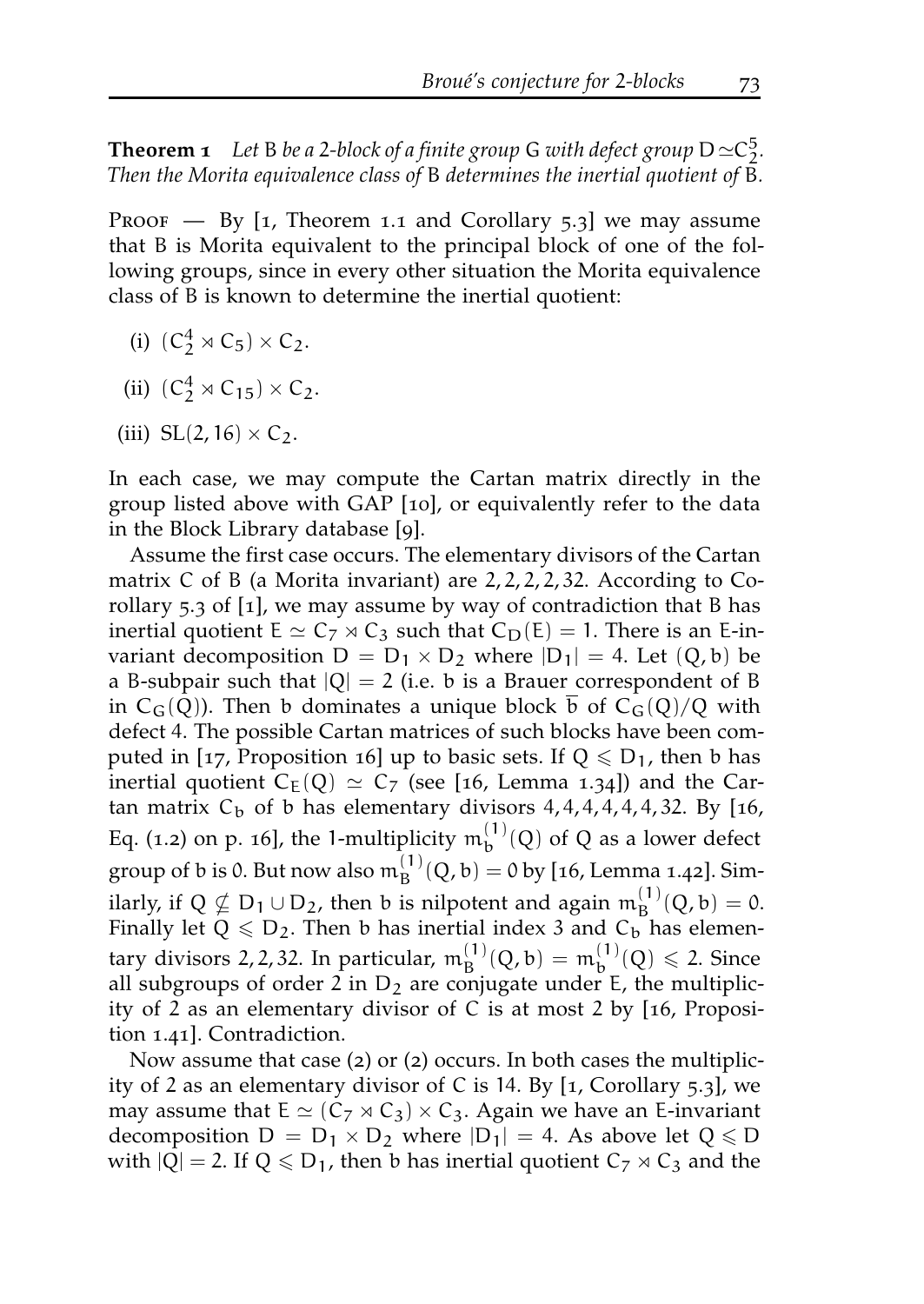elementary divisors of  $C_b$  are all divisible by 4. Hence,  $m_B^{(1)}(Q, b) = 0$ . If  $Q \nsubseteq D_1 \cup D_2$ , then b has inertial index 3 and  $C_b$  has elementary divisors 8, 8, 32. Again,  $m_B^{(1)}(Q, b) = 0$ . Now if  $Q \leq D_2$ , then b has inertial quotient  $C_3 \times C_3$ . Here either  $l(b) = 1$  or  $C_b$  has elementary divisors 2, 2, 2, 2, 8, 8, 8, 32. As above we obtain  $m_B^{(1)}(Q, b) \leq 4$ . Thus, the multiplicity of 2 as an elementary divisor of  $\overline{C}$  is at most 4.  $Control$ :  $\Box$ 

Now we are in a position to prove Broué's Abelian Defect Group Conjecture in the situation of Theorem [1](#page-0-2): to do so, first we prove that Alperin's Weight Conjecture (in its characterization for abelian defect groups [[12](#page-6-10), Corollary 6.10.10]) holds, and then we construct the derived equivalence as a composition of equivalences.

**Theorem 2** *Let* B *be a* 2*-block of a finite group* G *with defect group*  $D \simeq C_2^5$ *. Then* B *is derived equivalent to its Brauer correspondent* b *in*  $N_G(D)$ *.* 

**PROOF** — Let  $E$  be the inertial quotient of  $B$  (and of b). First we prove Alperin's Weight Conjecture for B, i.e.  $l(B) = l(b)$  by [[12](#page-6-10), Corollary 6.10.10].

By  $\lceil 1$  $\lceil 1$ , Corollary 5.3], E uniquely determines  $l(B)$  (and  $l(b)$ ) unless

$$
E \in \{C_3^2, (C_7 \rtimes C_3) \times C_3\}.
$$

Suppose first that  $E = C_3^2$ . Then

$$
C_{\mathbf{D}}(E) = \langle x \rangle \simeq C_2.
$$

Let  $\beta$  be a Brauer correspondent of B in C<sub>G</sub>(D) such that  $b = \beta^N$ where  $N := N_G(D)$ . A theorem of Watanabe [[18](#page-6-11)] (see [[16](#page-6-6), Theorem 1.39]) shows that  $l(B) = l(B_x)$  where  $B_x := \beta^{C_G(x)}$ . By Theo-rem 1.22 of [[16](#page-6-6)]  $B_x$  dominates a block  $B_x$  of  $C_G(x)/\langle x \rangle$  with defect 4 such that  $l(B_x) = l(\overline{B_x})$ . Since Alperin's Weight Conjecture holds for 2-blocks of defect 4 (see [[16](#page-6-6), Theorem 13.6]), we obtain  $l(\overline{B_x}) = l(\overline{b_x})$ , where  $\overline{b_x}$  is the unique block of  $C_N(x)/\langle x \rangle$  dominated by  $b_x := \beta^{C_N(x)}$ . Hence,

$$
l(B) = l(B_x) = l(\overline{B_x}) = l(\overline{b_x}) = l(b_x) = l(b)
$$

as desired. Next, we assume that

$$
E=(C_7\rtimes C_3)\times C_3.
$$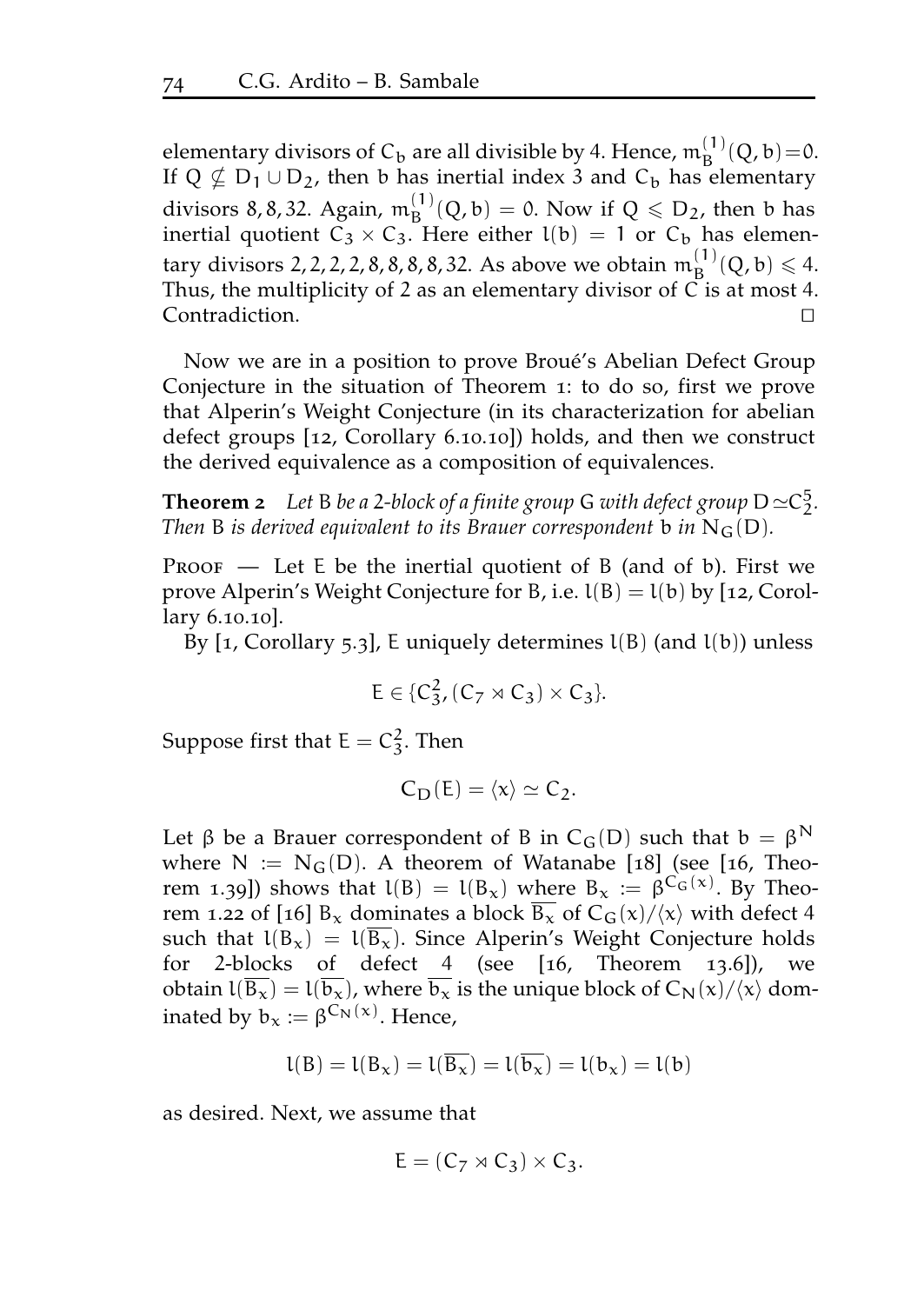Up to G-conjugacy there exist three non-trivial B-subsections

 $(x, B_x)$ ,  $(y, B_y)$  and  $(xy, B_{xy})$ .

The inertial quotients are

$$
E(B_x) = C_3^2
$$
,  $E(B_y) = C_7 \rtimes C_3$  and  $E(B_{xy}) = C_3$ .

By  $[1,$  $[1,$  $[1,$  Corollary  $5.3$ ],

 $l(B_y) = 5$ ,  $l(B_{xy}) = 3$  and  $(k(B), l(B)) \in \{(32, 15), (16, 7)\}.$ 

Since  $k(B) - l(B) = l(B_x) + l(B_y) + l(B_{xy})$ , we obtain as above

$$
l(B) = 15 \Longleftrightarrow l(B_x) = 9 \Longleftrightarrow l(b_x) = 9 \Longleftrightarrow l(b) = 15.
$$

This proves Alperin's Weight Conjecture for B.

Now suppose that the Morita equivalence class of B is given as in  $\lceil$ [1](#page-5-0), Theorem 1.1. Then  $k(B)$  can be computed and E is uniquely determined by Theorem [1](#page-0-2). By [[1](#page-5-0), Corollary 5.3], also the action of E on D is uniquely determined. By a theorem of Külshammer [[11](#page-6-12)] (see [[16](#page-6-6), Theorem 1.19]), b is Morita equivalent to a twisted group algebra of D  $\times$  E. The corresponding 2-cocycle is determined by  $l(b) = l(B)$ (see [[1](#page-5-0), proof of Theorem 5.1]). Hence, we have identified the Morita equivalence class of b and it suffices to check Broué's Abelian Defect Group Conjecture for the blocks listed in [[1](#page-5-0), Theorem 1.1].

For the solvable groups in that list, we have  $G = N$  and  $B = b$ . For principal 2-blocks, Broué's Abelian Defect Group Conjecture holds in general as shown by Craven and Rouquier [[4](#page-6-13), Theorem 4.36]. Now the only remaining case in [[1](#page-5-0), Theorem 1.1] is a non-principal block B of

$$
G := (SL(2,8) \times C_2^2) \rtimes 3_+^{1+2}.
$$

As noted in [[15](#page-6-14), Remark 3.4], the splendid derived equivalence between the principal block of SL(2, 8) and its Brauer correspondent extends to a splendid derived equivalence between the principal block of  $Aut(SL(2,8))$  and its Brauer correspondent. An explicit proof of this fact can be found in [[4](#page-6-13), Section 6.2.1]. Let

$$
M \simeq SL(2,8) \times C_3 \times A_4
$$

be a normal subgroup of G such that  $C_3 \simeq Z(G) \leq M$ , and let B<sub>M</sub> be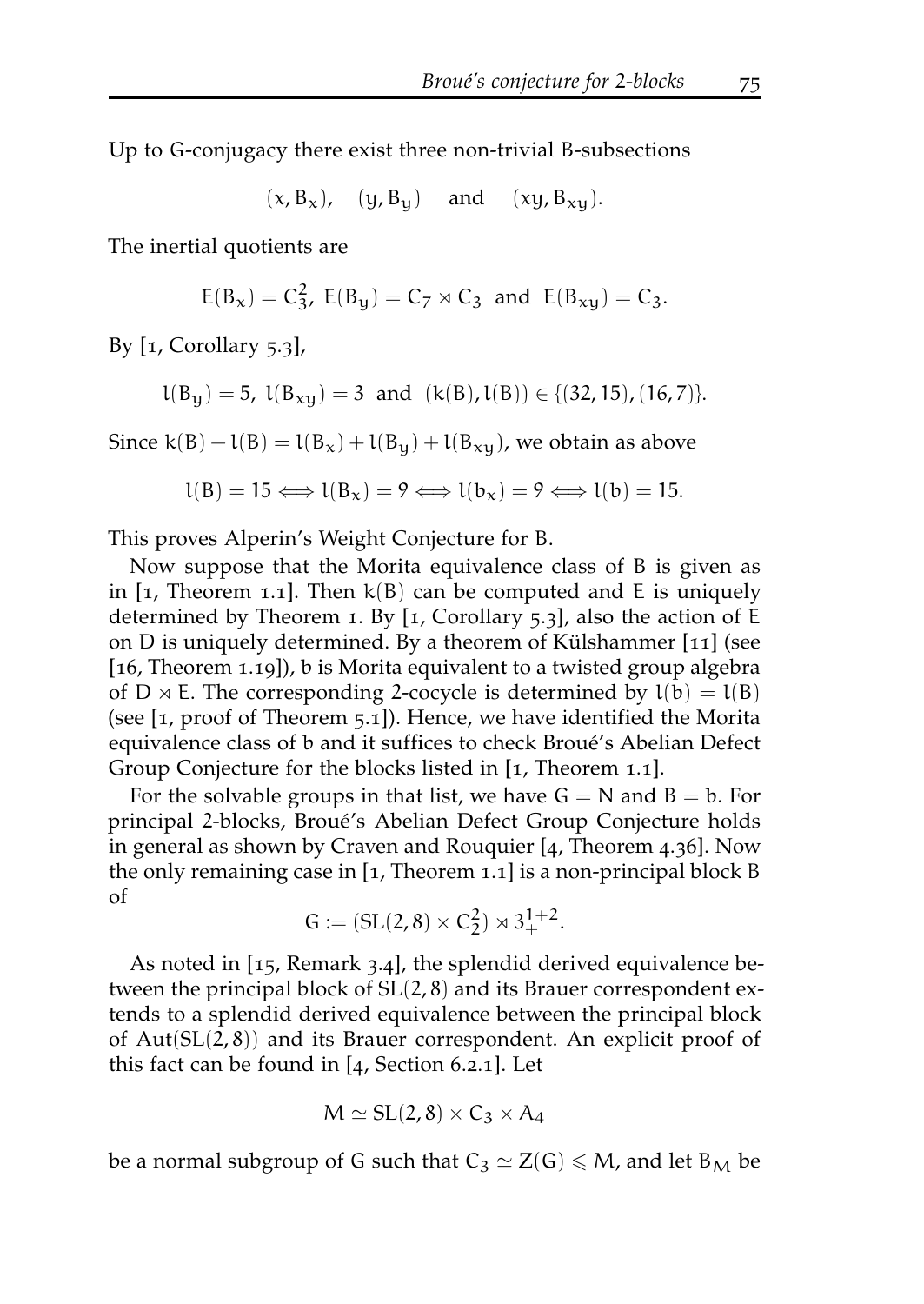the unique block of M covered by B. By composing the derived equiv-alence from [[15](#page-6-14)] with a trivial Morita equivalence, we get that  $B_M$  is splendid derived equivalent to its Brauer correspondent  $b_M$ . Let

$$
X := G/M \simeq N_G(D)/N_M(D).
$$

Following the notation in [[13](#page-6-15), Theorem 3.4], let

$$
\delta:X\to X\times X^{op}
$$

be the diagonal morphism  $\delta(x) = (x, x^{-1})$  and let  $\Delta := (B \otimes b^{\text{op}})_{\delta(x)}$ , a fully  $\delta(X)$ -graded subalgebra of the  $(X \times X^{op})$ -graded algebra B  $\otimes$  b<sup>op</sup>. The complex that defines the splendid equivalence between  $B_M$ and  $b_M$  extends to a complex of  $\Delta$ -modules: this follows from Remark 3.4 of [[15](#page-6-14)] and the fact that a trivial Morita equivalence naturally extends, since G/M stabilizes each block of M. Therefore, by The-orem 3.4 of [[13](#page-6-15)], B is derived equivalent to b.  $\Box$ 

Note that we do not prove that the derived equivalences in Theorem [2](#page-0-3) are splendid.

In an upcoming paper by Charles Eaton and Michael Livesey the 2-blocks with abelian defect groups of rank at most 4 are classified. It should then be possible to prove Broué's Abelian Defect Conjecture for all abelian defect 2-groups of order at most 32. Judging from [[8](#page-6-3)] we expect that all blocks with defect group  $C_4 \times C_2^3$  are Morita equivalent to principal blocks.

### REFERENCES

- <span id="page-5-0"></span>[1] C.G. Aradito: "Morita equivalence classes of blocks with elementary abelian defect groups of order 32", *J. Algebra* 573 (2021), 297–335.
- <span id="page-5-1"></span>[2] C.G. Ardito: "Morita equivalence classes of principal blocks with elementary abelian defect groups of order 64", *Tr. Inst. Mat. Mekh.* 27 (2021), 220–240.
- <span id="page-5-2"></span>[3] C.G. ARDITO – E. McKERNON: "2-blocks with an abelian defect group and a freely acting cyclic inertial quotient"; *arXiv*:2010.08329v2.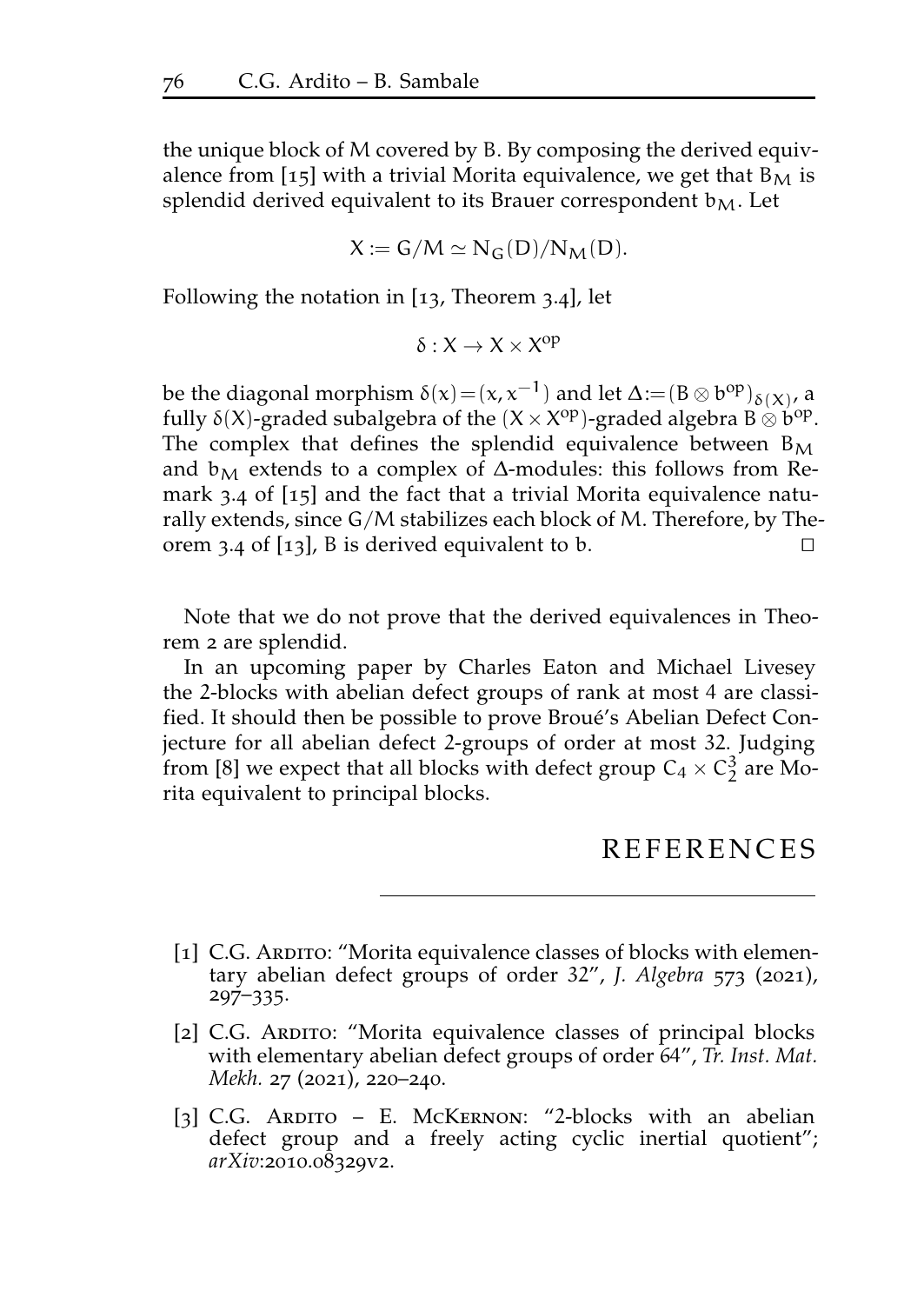- <span id="page-6-13"></span>[4] D. Craven – R. Rouquier: "Perverse equivalences and Broué's conjecture", *Adv. Math.* 248 (2013), 1–58.
- <span id="page-6-0"></span>[5] C.W. EATON: "Morita equivalence classes of 2-blocks of defect three", *Proc. Amer. Math. Soc.* 144 (2016), 1961–1970.
- <span id="page-6-1"></span>[6] C.W. Earon: "Morita equivalence classes of blocks with elementary abelian defect groups of order 16"; *arXiv*:1612.03485v4.
- <span id="page-6-2"></span>[7] C.W. Eaton – R. Kessar – B. Külshammer – B. Sambale: "2-blocks with abelian defect groups", *Adv. Math.* 254 (2014), 706–735.
- <span id="page-6-3"></span>[8] C.W. EATON – M. LIVESEY: "Classifying blocks with abelian defect groups of rank 3 for the prime  $2^{\prime\prime}$ ,  $\tilde{J}$ . Algebra 515 (2018), 1–18.
- <span id="page-6-8"></span>[9] C.W. EATON ET AL.: "Block library" <https://wiki.manchester.ac.uk/blocks/>
- <span id="page-6-7"></span>[10] The GAP Group: "GAP - Groups, Algorithms, and Programming", Version 4.11.0.
- <span id="page-6-12"></span>[11] B. KÜLSHAMMER: "Crossed products and blocks with normal defect groups", *Comm. Algebra* 13 (1985), 147–168.
- <span id="page-6-10"></span>[12] M. LINCKELMANN: "The Block Theory of Finite Group Algebras", Cambridge University Press, Cambridge (2018).
- <span id="page-6-15"></span>[13] A. MARCUS: "On equivalences between blocks of group algebras: reduction to the simple components", *J. Algebra* 184 (1996), 372–376.
- <span id="page-6-5"></span>[14] E. McKERNON: "2-blocks whose defect group is homocyclic and whose inertial quotient contains a Singer cycle", *J. Algebra* 563  $(2020)$ ,  $30-48$ .
- <span id="page-6-14"></span>[15] T. OKUYAMA: "Some examples of derived equivalent blocks of finite groups", to appear.
- <span id="page-6-6"></span>[16] B. SAMBALE: "Blocks of Finite Groups and Their Invariants", *Springer*, Cham (2014).
- <span id="page-6-9"></span>[17] B. SAMBALE: "Cartan matrices and Brauer's  $k(B)$ -conjecture IV", *J. Math. Soc. Japan* 69 (2017), 735–754.
- <span id="page-6-11"></span>[18] A. WATANABE: "Notes on p-blocks of characters of finite groups", *J. Algebra* 136 (1991), 109–116.
- <span id="page-6-4"></span>[19] C. Wu – K. ZHANG – Y. ZHOU: "Blocks with defect group  $\mathbb{Z}_{2^n} \times \mathbb{Z}_{2^n} \times \mathbb{Z}_{2^m}$ ", *J. Algebra* 510 (2018), 469–498.